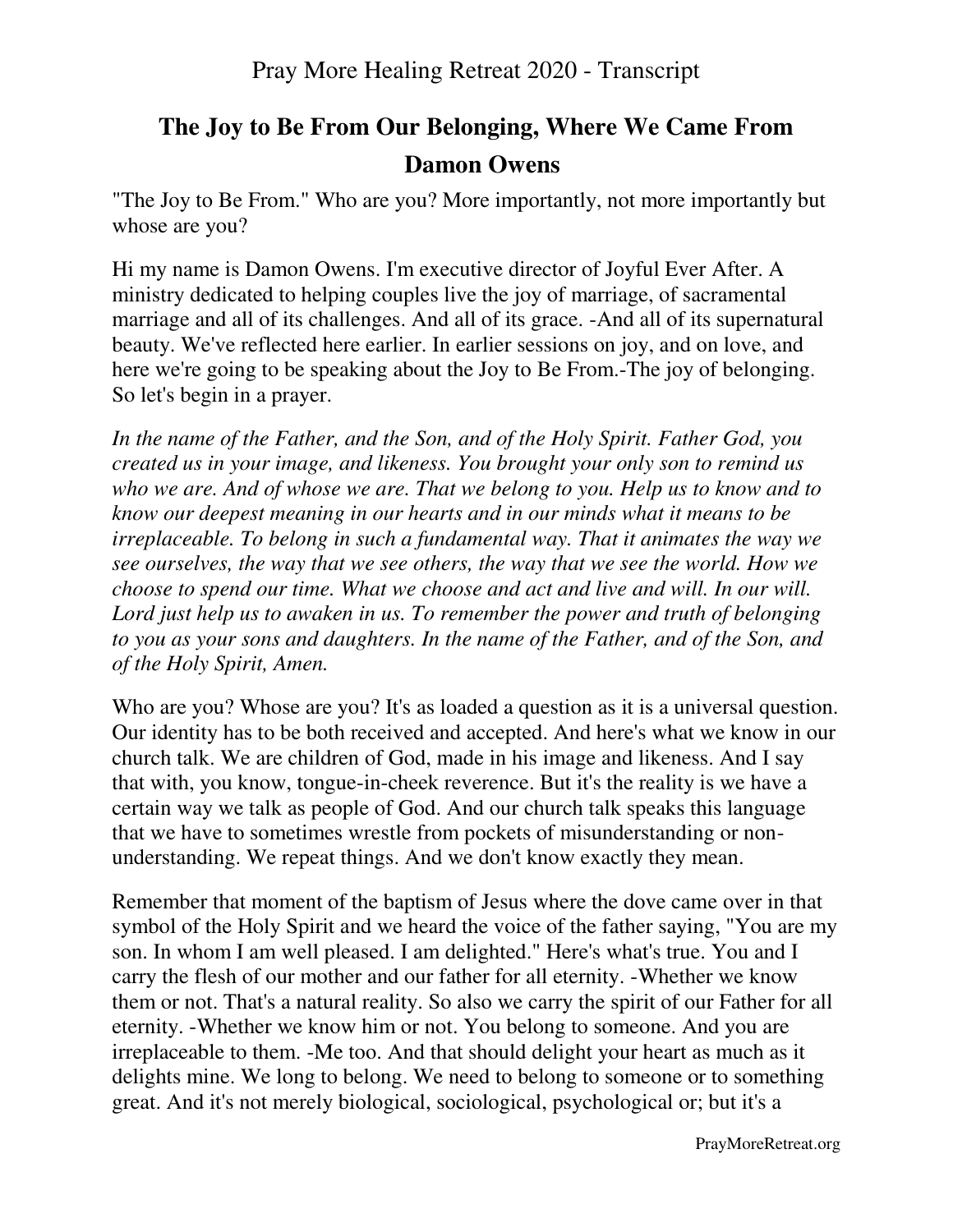human reality in its totality and in its depth. It really does speak to who we are. Even when we belong based on what we do teams or what we have, money or clothes. We want more. We need to know that we are loved for who we are. Not for what we can do, or what we have.

Somehow each of us knows how shallow and unfulfilling or relationships are. When they're dependent on what we have to do. We need our relationship. And the need for relationships always point to our need to belong. Belonging speaks to our need to know that we're irreplaceable to one another. These words should tingle in our hearts. And our belongings, the stuff, cannot replace our be-longings. I'm trying to get that into a bumper sticker somehow. But our belonging, our stuff cannot replace our be-longings. "Belonging", even in a human family, not even, God created it this way. That our family itself is a nested communios, relationships.

And from the beginning God designed the family to be the place where we know that we're worthy to be loved for who we are. Not for what we do. Or what we have. This is why the family is God's great masterpiece. You and I are irreplaceable, we're created for joy. Remember that from the previous sessions. Now let's not let the boldness of those claims be lost on us. These claims are bold. And they rest on two fundamental principles. One, that we're created. Meaning that we have a creator. And we're not him. And second, that there's a purpose to our creation. That we're created for joy. And now loaded in that is that joy is something in particular. It's a reality that has to be distinguished as we done earlier, from mere happiness. Which is great. We love to be happy. We also distinguish it from pleasure. Pleasure is good. It's a great gift of being a sensual, bodily creature. Meaning that we can see, smell, hear, taste and touch. When it's pleasing in that experience we experience pleasure. It's beautiful, it's fundamental, without the distortions of sin.

But joy is something altogether different even as it's related to happiness and pleasure. Being created for joy speaks to the truth about who we are in our identity. The joy speaks of the mission of not only what we experience when we live that creation to the full. But also what's worth our time? These limited things in time and space on this side of eternity. What's worthy of our attention? Of our imagination? Of our memory? Of our anxiety if you have, or worry? How to we prioritize, another way; the goods, even that are among us that we can do in the limited amount of time that we have. We can't do everything. We can't have everything. And here is where the beauty of being created for joy begins.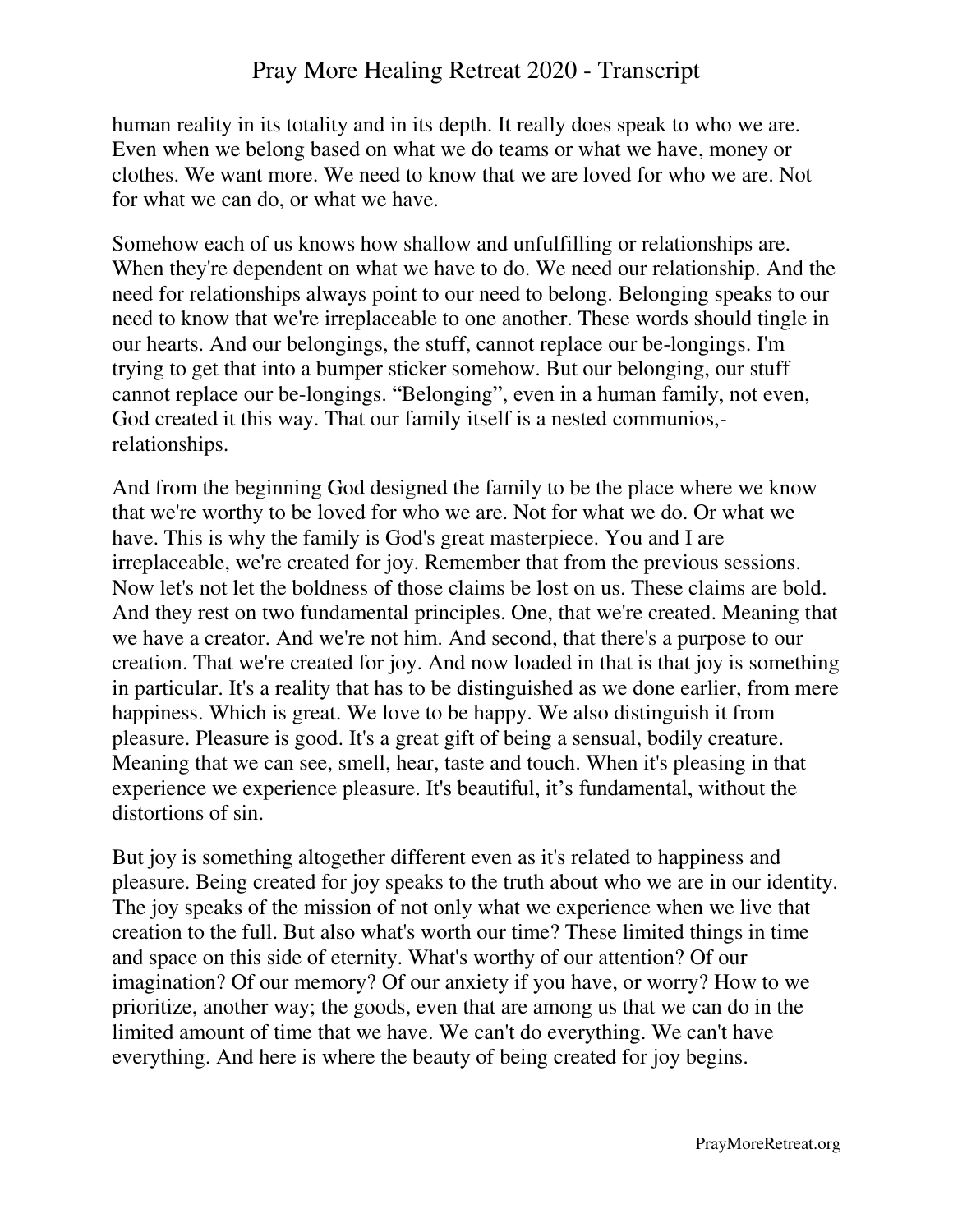Let's begin our story in the beginning. Not necessarily with our birth, or our conception. But the whole story of how we're created for joy rests in what I call, and I have called the Christian proposal. And in this case the origin and destiny of the human person. Of which we are irreplaceably part of this story. Our origin that begins earlier than our birth. And a destiny that extends way beyond our natural death. You and I are created by a God who in creating us made us in his image and likeness. To such an extent that it carries with it a dignity. A truth, a reality and a responsibility.

In that we have to continue to ask the question, *why?* Not only why did he create us. But why is it we choose certain things over others? What is it that we are attracted to? -Without even thinking about it? What is it that we're repulsed by? You know attraction and repulsion aren't things we think about as much as we experience. And we encounter. And then we go back and find meaning to it. Well let's meditate for a little bit here on. Again so whether you're Christian or Catholic or not. This is something we can ponder and meditate on. This origin story. That if it doesn't resonate with your heart, you're free to reject it. But my experience has been that this story in its own beauty. And how it resonated in us is not something that's imposed on us from without. It's not something, a story that comes out of nowhere that we're supposed to choose or not choose. But it ends up being something that awakens a memory in us.

One of the examples that I've used for so many years is that it's a radical remembering. The word for that plays against the radical forgetting amnesia. There's a word for radical remembering. We use the amnesia all the time. It's as if you've forgotten something fundamental about who you are. And you get clues here or there. You even see on the TV shows or the movies or the Spanish, the telenovelas, right? Those soap operas where somebody loses their memory and they got that big white bandage around their head. And their sitting in their bed, their hospital bed. And somebody comes in, or plays a song, and they go, "I remember that song. I know you." And they say, "Honey it's me I'm your husband." You know it's not like I don't know who you are there's something in us that that amnesia. It's just not right. It's just not right when somebody doesn't remember who they are. And we look at that we say "that's just wrong."

We root for, we're excited that we want people to remember their special to people that they love. That love them. This belonging piece. And the idea that somehow we would lose that connection to others just wrenches us in our heart. That's why it's one of those devices in movies and TVs for so frequently. They want to grab us in our hearts. And we're excited, excited when their memory comes back. Because we're like that's the way the world should be.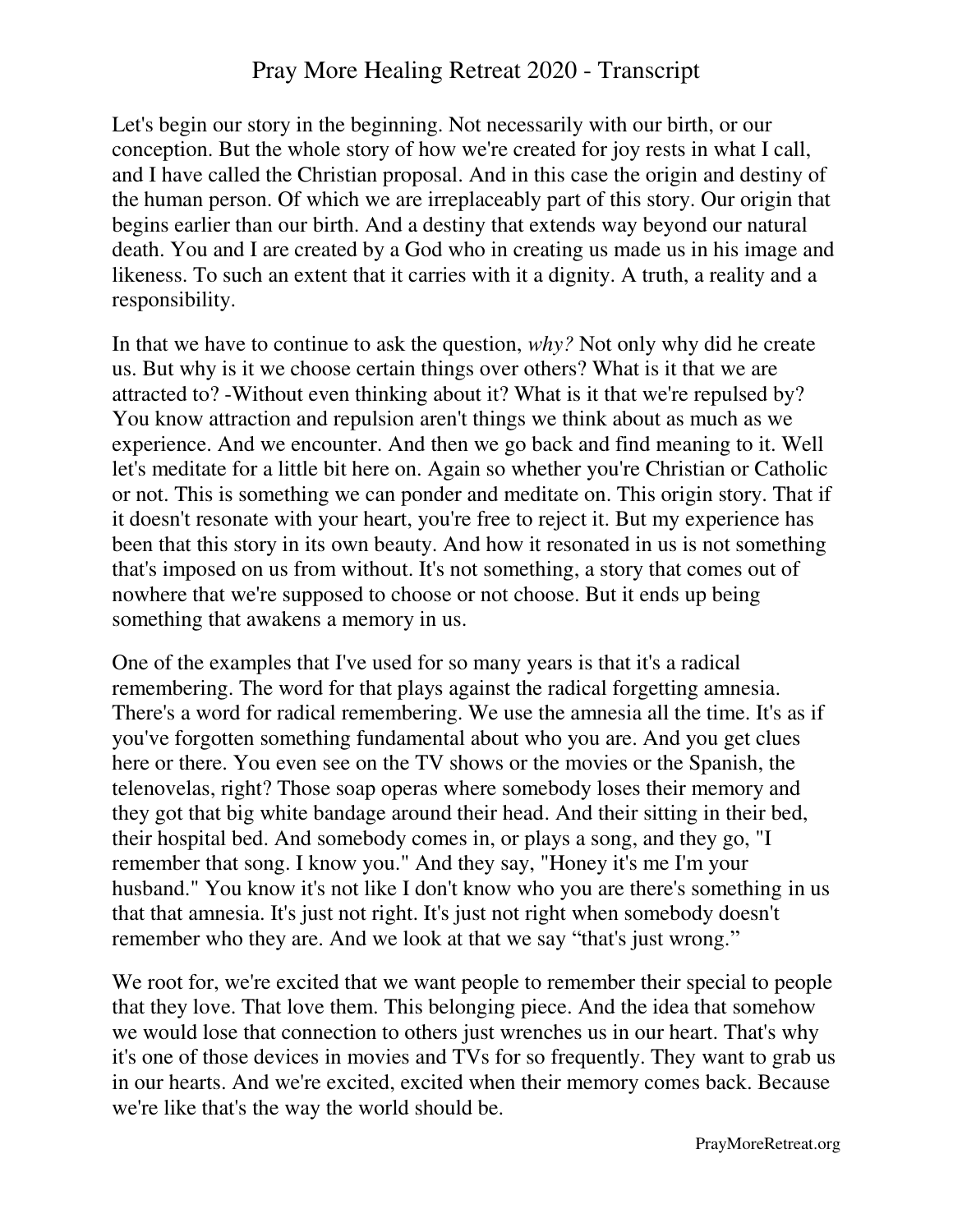When we speak of radical remembering, we're talking about remembering back to the fore; recognizing if you will, literally recognizing. Knowing again what we really have known before. So let's get into the story and see if it doesn't resonate with your heart like a song. That it may stir up a memory that you didn't even know that you had. So that it counters the amnesia with what we call anamnesis. That's the radical remembering. What is the anamnesis in our story that our scriptures tell us?

We believe in a God who from the beginning did what only God could do. Only God could create something out of nothing. And the original stories in the Christian and Hebrew bible begin with poetry. Because poetry is that poetic knowledge that allows us to move beyond the boundaries of where say scientific knowledge can go.

Now many of you know I'm a recovering engineer. Meaning I'm trained with degrees and I've worked in companies. Even had my own company for a while. So I love science but there's a certain place where science has a boundary where it just can't go. Or the theories and all the testing just can't pass. Poetry allows us to move not only to where the creation and science can be measured an analyzed, -but past that boundary. Where we can enter into the creation of the material that we would study. Here God does what only God can do. He creates something out of nothing. Whether you're looking at that first creation story of Genesis one, or Genesis two. There are two perspectives. These are two different perspectives of the same event. And here the first one is in a sense God's view to man. Genesis one. And Genesis two can be understood as the creation event from man's view to God.

Like many things we'll talk about in this reflections. Many things that are inherent, centered in the Christian faith. Is that we don't look at things in isolation. We put things together. I think it was Rabbi Lord Sacks who had the beautiful quote that says, "Science and Western thought tends to take things apart in order to understand how they work. Religion puts things together to understand what they mean." I love that. And we want to understand the meaning of who we are, and the meaning of our life, and the purpose, and the mission. And we now, we use not only poetic knowledge. But we use these terms that help us bind ourselves, to put ourselves together, to figure out what they mean. And when we put these things together, two things together. We see that God, Genesis one and Genesis two, created out of nothing. In this beautiful poetic way. And the crowning achievement is man. The human person. Made male and females. This is Genesis 1:27. He says, *"Let us make man in our own image. After our own likeness,"* God says. In his image and likeness he created them. Man and woman he made them. And he blessed them. And he said, *"Be fruitful and multiply."*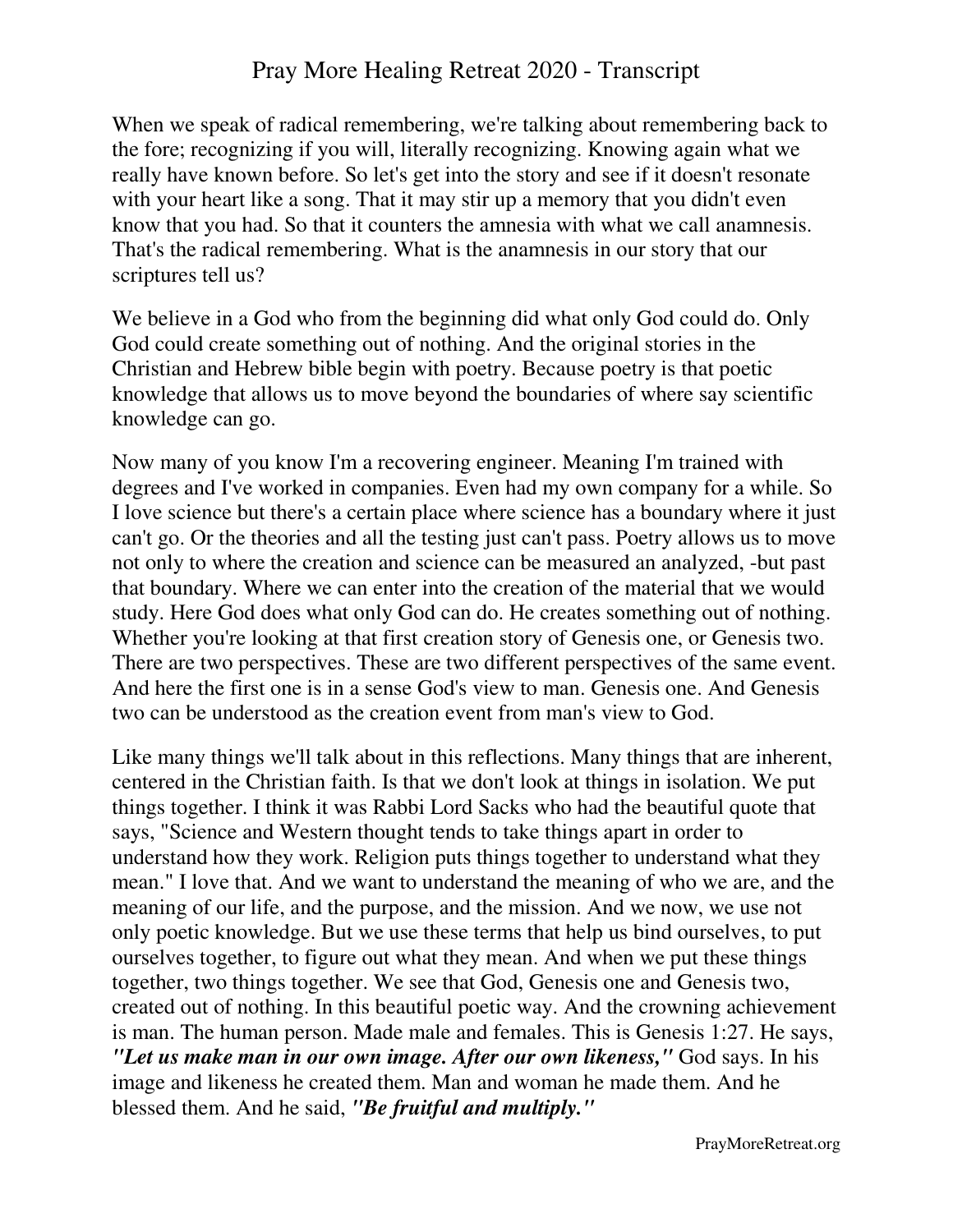Now the key in that poetic knowledge is that we're not just a creature. We're not just a gathering of molecules and atoms. And as somebody said, "We're not just atoms with attitude." Right? We're actually a creation deliberately formed by God, and endowed in that identity with a divine reality; a divine truth of who we are. Now remember, we haven't done anything yet. This is the beauty and the gift of creation itself, made male and female, from the very beginning. So there's an original dignity, and original truth to this. Being called to be fruitful and multiply speaks to the reality of being made male and female. And a particular type of love that has the capacity to create new life. New life not just as a new person, which is amazing, and miraculous, but we come to find out in the encounter of love that love actually builds us up. It edifies us. We have a life that multiplies and grows, the lover who makes the gift of himself, the beloved who receives another as a worthy gift.

It's not until we get into that second creation story again, linked together, in complement. That we get to what we call the subjective view of creation. Man's view to God. The subjects, the people. Engaged. Here it says, *"The Lord God formed from the clay, the dust, the earth, a body, then breathed his spirit into that body."* And the poet says, "Man became a living being." We take that truth to recognize again that directly from the hands of God we've been created with a great dignity. You follow through the story, which was, you know, spend all kinds of time going through.

But here in the created for joy we see that it's in this subjective creation. God creates man in this time. And as you were, where he has a time. God the Father and the Father has him to exercise his identity as a son. Adam is created and he picks him up, he puts him into this paradise. And has him to exercise a freedom, exercise his will, and really his identity as a son. And he's given a privileged place in this poetry of Genesis two: Privileged above all of creation, to be a steward. And still a son but also a steward.

A steward has a meaning of the one who has been given authority by God. Who is in authority; for us to ensure that everything else in creation can live and flourish. See God is the only author. And he has all authority but he gives it to Adam, to be the steward, to act in his place for the good of creation. That's the truth of fatherhood and authority. Not just creating something to exist on its own. But then to ensuring it's good.

And we see in this story that God gives Adam, man, the human person, this power of life and love, to in the poetry, to tend and till the garden. It's a Hebrew phrase to speak about what we're called to do together. With this power that God has given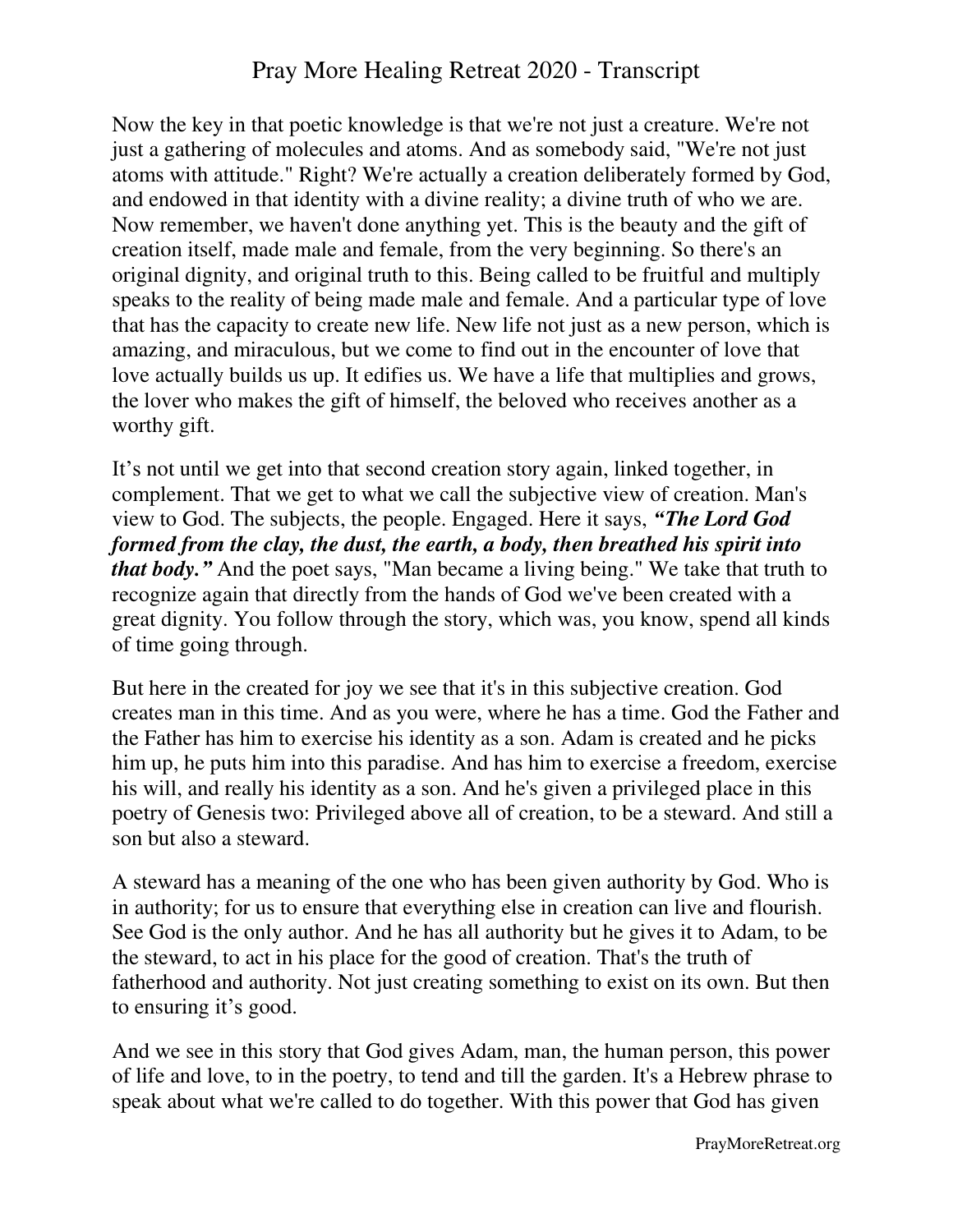us. That's a stewardship. That's something that's been given to us by the fact of our creation, and also by our receiving that and listening in obedience. That was that naming of the animals.

The second creation story moves us to the relation of being a son before God the father. Coming to know who he is and then recognizing, recognizing. -Knowing again, from the father, that there needs to be another. There needs to be someone to receive and to give in love. And that beautiful poetry is where God takes from the side of Adam, and forms this new creature. He brings this creature to Adam and says, "This one." Adam sings at first sight, "This one at last is bone of my bones and flesh of my flesh. And I will call her woman for out of man she came."

Now there's some beautiful unpacking in there that we don't have time to do here. But the theology of the body in its great teachings, Saint John Paul the second meditates on this human encounter. But here's the take away. Our creation is deliberately intended from God. And endowed in that creation with some of his most divine gifts. Now all of creation is a sign of God. But not all is the same. Being made male and female by God carries with it a duty, a vocation, a calling. And it's embedded in our identity. And it's meant to be lived through our belonging to God; and whether we understand it or not, whether we recognize it or not, whether we still have the amnesia, and not yet the anamnesis, -the radical remembering, it's still true.

Now we know the story after that in the garden that the fall, or the entrance of sin. But if we move past, move forward, through all the prophets and all of the commands. The commandments and the law, the old covenant, the fulfillment of everything from that fall, and perhaps even earlier, the fulfillment of everything is God himself taking on our flesh. That in the fullness of time, God himself became man, in order then to reveal God to man, and to make man visible and know man to himself.

This is the creation story. This is the radical remembering. I think it was Tertullian, one of the early church Fathers who said, *"That when God first thought man, he thought Christ, not Adam."* Christ is the fulfillment and the perfection of humanity. And if you want 25 cent words this is what we mean by a Christological anthropology. "Christological anthropology." Anthropos means man. Logos means meaning. And the meaning of man is understood through the meaning of Christ. We speak about the mission of being created for joy and belonging. We need to go no further than gospel of John 15. Which I shared in that first session. And this is where God said through all the commandments *and "If you love me you'll keep*